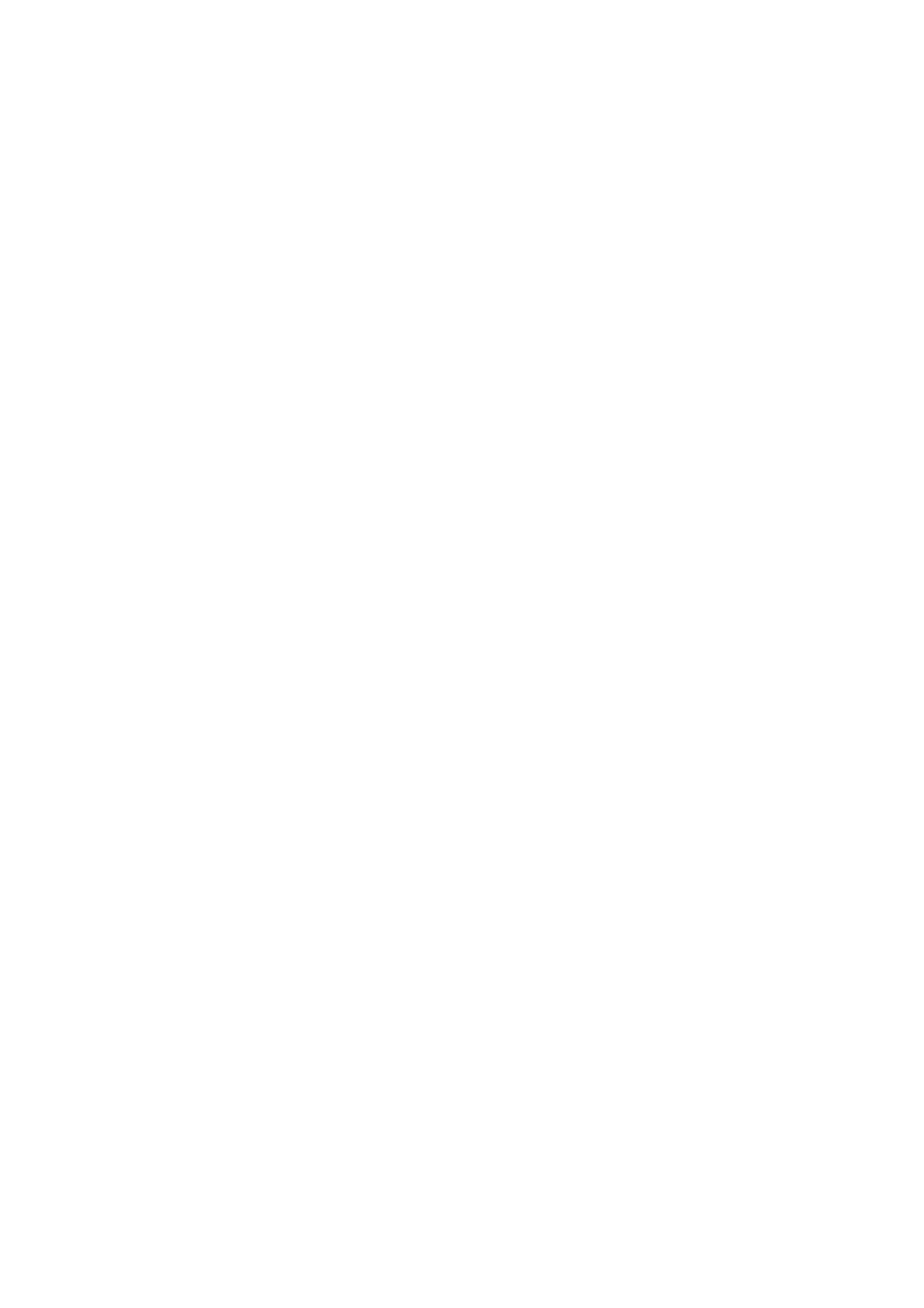## Tenth Additional Protocol to the Constitution of the Universal Postal Union

The plenipotentiaries of the governments of the member countries of the Universal Postal Union, having met in Extraordinary Congress at Addis Ababa, in view of article 30.2 of the Constitution of the Universal Postal Union concluded at Vienna on 10 July 1964, have adopted, subject to ratification, the following amendments to that Constitution.

Article I (Art. 1 amended) Scope and objectives of the Union

1 The countries adopting this Constitution shall **form**, under the **intergovernmental organization entitled** the Universal Postal Union, a single postal territory for the reciprocal exchange of postal items. Freedom of transit shall be guaranteed throughout the entire territory of the Union, subject to the conditions specified in the Acts of the Union.

2 The aim of the Union shall be to secure the organization and improvement of the postal services and to promote in this sphere the development of international collaboration.

3 The Union shall take part, as far as possible, in postal technical assistance sought by its member countries.

Article II (Art. 8 amended) Restricted Unions. Special Agreements

1 Member countries, or their designated operators if the legislation of those member countries so permits, may establish Restricted Unions and make Special Agreements concerning the international postal service, provided always that they do not introduce provisions less favourable to the public than those provided for by the Acts to which the member countries concerned are parties.

2 Restricted Unions may send observers to Congresses, **to the Council of Administration, to the Postal Operations Council, and to other** conferences and meetings **organized by** the **Union.**

3 The Union may send observers to Congresses, conferences and meetings of Restricted Unions.

Article III (Art. 18 amended) Postal Operations Council

1 The Postal Operations Council (POC) shall be responsible for operational, commercial, technical and economic questions concerning the postal service.

**2 Members of the Postal Operations Council shall carry out their functions in the name and in the interests of the Union.**